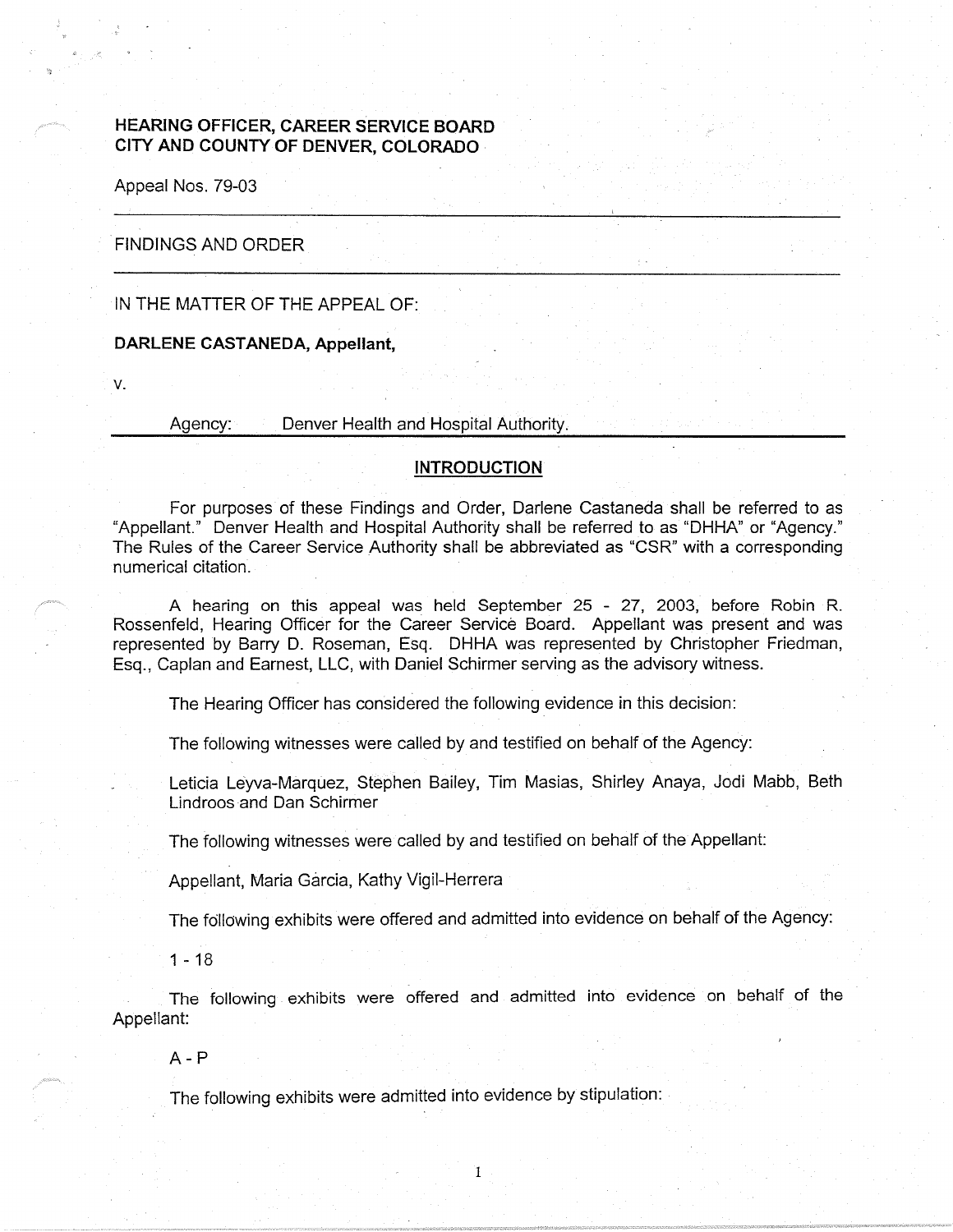**1-15,A-P** 

The following exhibits were offered but not admitted into evidence and therefore not considered in this decision:

None

#### **NATURE OF APPEAL·**

Appellant is appealing her terminiation for alleged violations of various. provisions of CSR §§16-50 and 16-51. She claims termination is too severe a discipline even if she violated any CSR provisions. Appellant is requesting she be reinstated and be provided with back pay and benefits.

#### **ISSUES ON APPEAL**

Whether Appellant violated CSR §§16-50-A. 1), 3) 7), 20) and 16-51 A. 2), 5), 6), 8), 10) and 11)?

If Appellant violated any provisions of CSR §§16-50 or 16-51, was termination warranted or should a lesser discipline have been imposed?

## **PRELIMINARY MATTERS**

Appellant filed a motion to conduct limited discovery on July 1, 2003. The Agency responded to the motion on July 11. Appellant filed a Reply on July 22. On August 11 the Hearing Officer issued an order permitting limited discovery, to wit: ordering the production of documentation and witness statements underlying the Agency's decision to terminate Appellant. . The Hearing Officer reserved ruling on the motion to the extent that Appellant was requesting to take depositions of Mr. Schirmer and Ms. Mabb.

#### **FINDINGS OF FACT**

1. Appellant was an Administrative Support Assistant Ill at Lacasa/Quigg Newton Family Health Clinic ("La Casa" or "Clinic"). She began working for the Agency in 1989. From April 1998 until the time of her termination on May 19, 2003, she was the clerk in charge of cash handling at La Casa.

2. Appellant began handling the daily deposits from La Casa in 1999. At the time, Gloria Richardson was her supervisor. While Ms. Richardson was her supervisor, Appellant would spend half an hour to forty-five minutes closing out the cashiers every evening and then another hour in the morning finishing the work.

3. The Clinic moved to a new location in September 2000. At the old facility, three people were assigned to work at the front desk and to share one cash register. At the time of the move, the system still consisted of one cash register and two ledgers (one for the pharmacy and the other for patient visits).

4. In February 2002, each cashier was given her own cash drawer and ledger. This was a procedure already in use in other DHHA clinics.

5. Steve Bailey assumed duties as supervisor in November 2001 through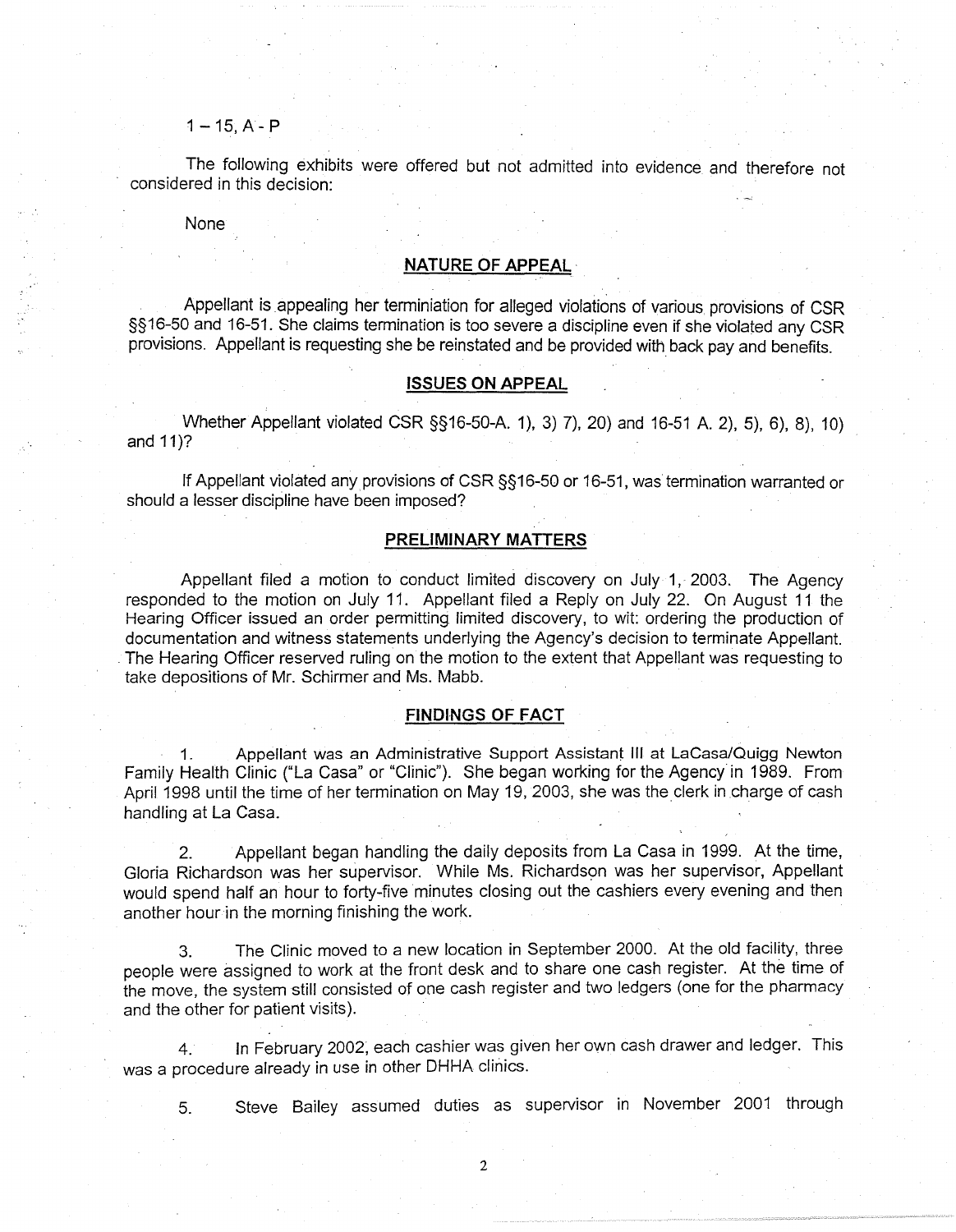December 2002. Mr. Bailey is a physician's assistant as well as an administrator for La Casa, Because Mr. Bailey had more duties to attend to than Ms. Richardson, Appellant assumed more duties herself, serving, as she described it, "more as an acting supervisor." She was required to go to more management meetings and assume more management work from Mr. Bailey.

6. Tim Masias assumed the business services supervisor duties in December 2002.

7. Mr. Masias brought Letiticia Levya-Marquez into La Casa as a supervisor in .<br>March 2003. She was lead clerk and Appellant's direct supervisor. In addition to Appellant She was lead clerk and Appellant's direct supervisor. In addition to Appellant, Ms. Levya-Marquez also supervised the seven women who worked in the front office.

8. There are five cashier windows at La Casa, with a clerk at each window. Every morning, each cashier is handed a blank journal, receipts and a cashbox with \$20.00 in change. Each cashier actually has a bank of \$100.00 to make change, so if a cashier runs out of change, she would go to Appellant to get more.

9. The cashiers handle co-payments for medical services and for the pharmacy.

10. When a patient makes a co-payment, the patient is given a receipt out of a journal ledger. Two copies of the receipt are also imprinted into the ledger. At the end of the day, the clerk makes sure that her receipts, the journal and the money (plus credit card slips) all balance up. The money and the paperwork are turned over to the Appellant for further processing.

11. Appellant's job was to total all the journals and all the receipts to make sure there were no problems, or if there were any, to report them to her supervisor. She was then to take the journals, money and receipts and place them into a plastic tamper-evident bag. A deposit slip was to be placed facing the outside of the bag. A copy of the receipt log is sent on to Cash Handling for posting to the patient's account. Everything is placed into a locked canvas bag for pickup by a security guard. The canvas bag can only be opened by a key kept at Cash Handling.

12. Ms. Levya-Marquez, who started performing this function at the time Appellant was placed on investigatory leave, approximated that took half an hour in the afternoon-and another 40-60 minutes the next morning to get the security bag ready for the guard, who came by at 10:00 a.m. She stated she usually gets the work done on time and has been late for the guard only two>or three times when she had to research/locate a missing receipt or was covering the front desk. When she did not have the work done on time, she has had her supervisor, Mr. Masias, sign why she did not have it done.

13. Appellant testified that this job took her more time since she had to constantly back-up the other clerks and attend meetings.

14. Beth Lindroos, Financial Manger for Community Health Services, testified that, when she became Financial Manger in 2000, she recognized the need for increased training. She conducted her first annual training in December 2000 to ensure that everyone was aware of the policies involving cash handling and the need to make daily deposits. There was also training in February 2001 addressing questions that came up during the earlier training. Appellant attended these trainings and acknowledged to Ms. Undroos she knew the policies.

15. In January 2002, La Casa was reorganized so that each cashier was given her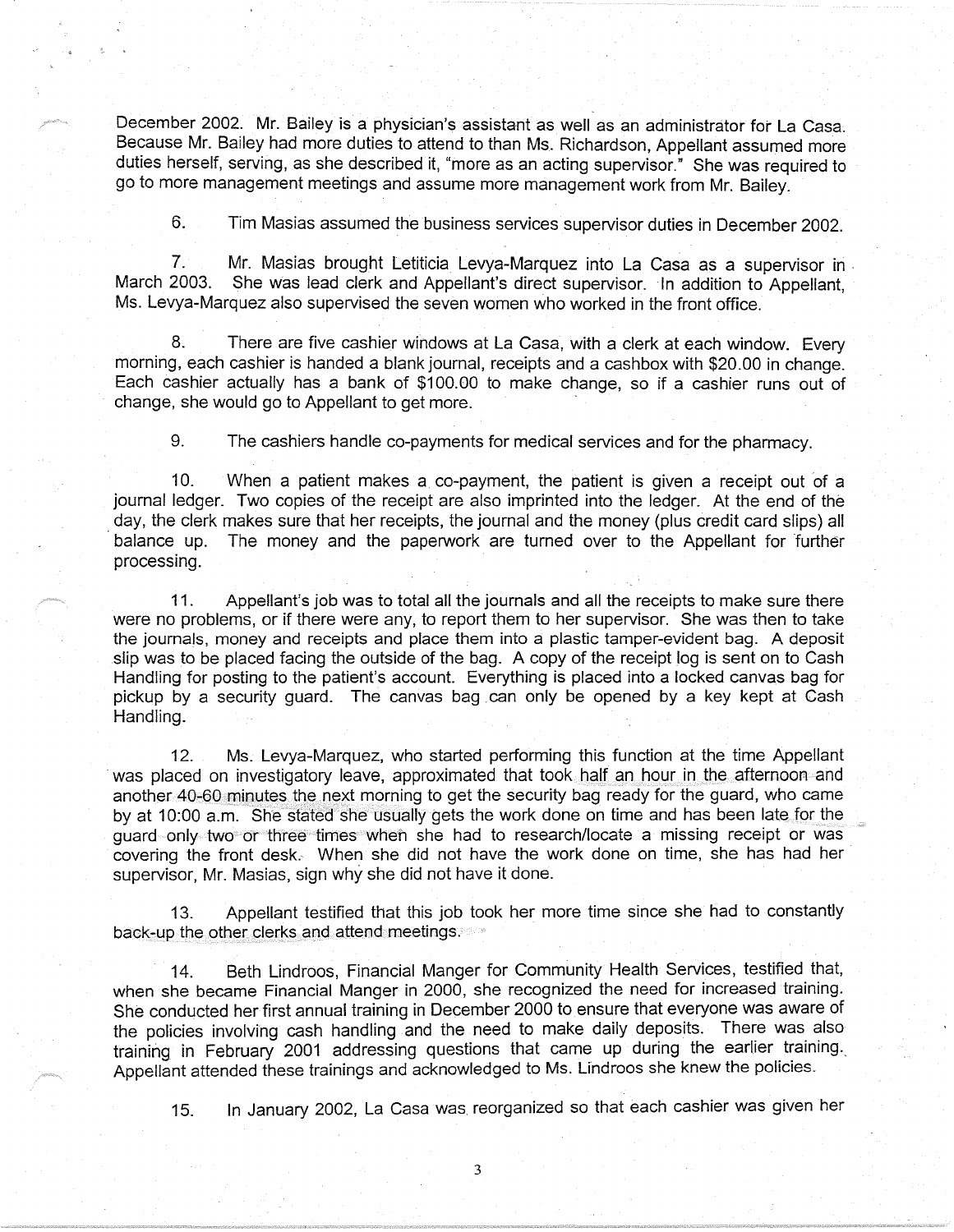own cash drawer, instead of using a common drawer as they had in the past. Appellant and Kathy Vigil-Herrera, Appellant's backup at the time, trained with Shirley Anaya at the Westside Clinic to see how it was to be done.

16. Because Appellant had five drawers to close out, she had time management issues. Appellant admitted she occasionally got a day behind because the Clinic was busy, but claimed she would catch up the next day. It was suggested she start closing out the windows at 3:00. The clerk started a new sheet for the next day if she was still open.

17. An audit was done of all the clinics in the spring of 2002. Dan Clayton from the Office of Integrity conducted the audit. He observed the cash handling processes at the clinics. He looked specifically at La Casa because of its change over from the common drawer to the individual drawers. He had one clerk close out her drawer, looked at receipt control and reviewed who had access to the keys and safe. He did not perform an in-depth historical audit. He focused on the front-line clerks to make sure they knew how to perform their jobs. La Casa passed this audit.

18. When Ms. Levya-Marquez started at the Clinic, she noted that Appellant had several days worth of receipts on hand. Appellant acknowledged she was behind, but did not say how far. Ms. Levya-Marquez noted Appellant gave the bag to the security guard at the clinic to hand to the transporting guard rather than give it to the transporting guard herself. Appellant gave the key to the safe to other clerks to get change for themselves rather than making change herself, as required. The receipts were not kept in a locked drawer.

19 On April 14, Mrs. Levya-Marquez arrived at 8:00 a.m.; Appellant arrived at 8:30. Elsie Sisneros, Appellant's back-up, was there at 8:00 and handed the drawers to the cashiers when they came in. Ms. Levya-Marquez went into the safe to get the drawers out. She noted the safe was a mess. Coins were everywhere. There were sticky notes with notations on them. Nothing was marked as the "bank." She opened one of the envelopes and found loose money that had not been organized into denominations. There were several hundreds of dollars in the pile, much more than what should have been there for one or two days receipts. Ms. Levya-Marquez testified that she could tell that the "person responsible" (i.e. Appellant) was not organized.

20. Upon this discovery, Ms. Levya-Marquez contacted Ms. Lindroos about training another person to do the job and to find out what to do in the meantime. When-Ms. Lindroos was told Appellant was behind by three days, she decided to come over for a "surprise" audit to observe Appellant perform her job.

21. Ms. Lindroos arrived around 1 :30 p.m. After Appellant returned from lunch, the three women met in Ms. Levya-Marquez's office. Appellant was asked to go through her process while Ms. Lindroos and Ms. Levya-Marquez observed and took notes. Appellant brought in the money and receipts from the safe. Seven days worth of receipts were to be processed. She started with the April 3 receipts. She prepared the deposit for \$701 for the day. She also did the receipts for April 4 and April 7, with \$407 and \$1273.20 in deposits, respectively. They ended the first day of the audit around 5:30. It would continue the next day. The money and documentation was locked away in a drawer in Ms. Levya-Marquez's office. Ms. Levya-Marquez had the only key to the drawer and to her office (i.e., the custodian did not have a key to the office). Appellant had the key to the canvas bag containing everything.

22. Ms. Lindroos testified that Appellant is very skilled and well organized in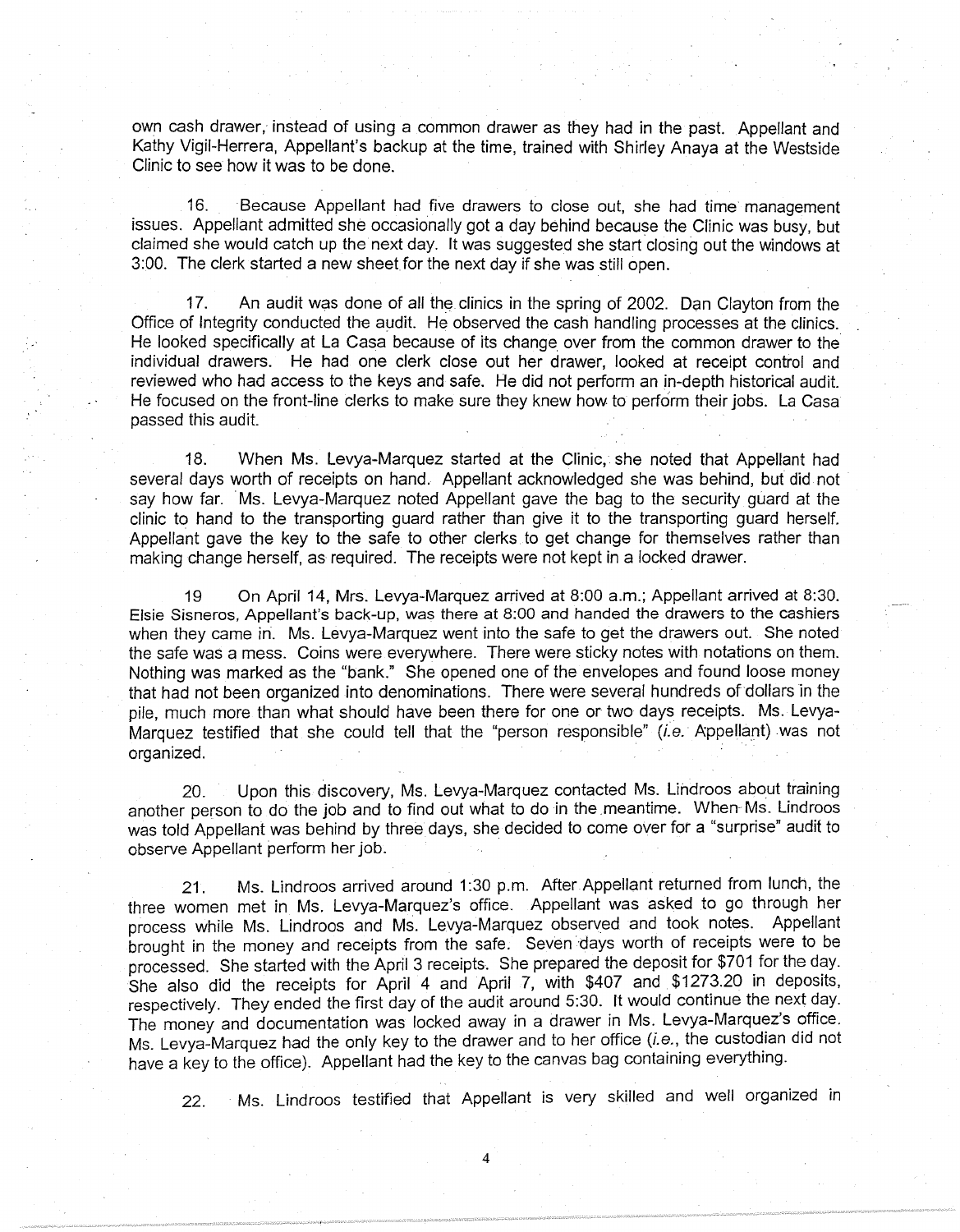processing the cash. She is adept at the ten-key and able to go quickly through the receipts, add up columns and to do the "detective" work necessary when problems arose and journals needed reconciliation.

23. At the end of the first day of the audit, Ms. Levya-Marquez and Ms. Lindroos each privately noted there did not appear to be enough cash remaining to complete the deposits for the remaining days, but they did not say anything about it to Appellant.

24. The audit continued on April 15. While preparing the deposit for April 8, Appellant ran out of cash and came up \$170.00 short. Having no more cash, she was \$870.00 short on April 9, \$759.00 for April 10 and \$856.00 short on April 11, for a total shortage of  $$2,655.00.$ 

25. There was an envelope marked "overage" in the safe and post-it notes dating back to January 24, 2002, noting overages from various cashiers. The amount totaled \$134.00. There was also \$20.90 in unspecified loose change.•

26. After the count was done, the information was written down. Ms. Lindroos, Ms. Levya-Marquez and Appellant signed off on the information. (Exhibit 5-2)

27. During the entire process, Appellant never made any comments about the missing cash. She did not say she felt that the safe was unsecured or unsafe. She never said she did not have enough time to complete her work.

28. After the audit was complete, Ms. Lindroos asked Appellant, "\$2,600 is a lot of money. What do you think happened?" Appellant started to tear up and replied, "I shouldn't be the only one held responsible for this. Pete Morales has a master key. He sometimes comes into the room with a master key." She also stated only she and Elsie Sisneros knew where the key to the safe was and they would move it around to keep it hidden, but others might have discovered where the key was.

29. Ms. Lindroos testified that Appellant was occasionally late in submitting her monthly reports, but that Ms. Lindroos was never made aware Appellant was behind on a daily basis before this audit.

30. Ms. Lindroos asked Appellant if she was aware of the policy to turn over the money on a daily basis. Appellant indicated she was. When asked why she didn't comply with the policy, Appellant shrugged her shoulders. Ms. Lindroos asked Appellant wheri the last time she was current was. Appellant replied, "A month ago." Ms. Lindroos said, "If I go back to January, will I find you are current?" Appellant replied, "Well, maybe two months."

31. Ms. Undroos checked with Cashiering and found that Appellant was current on January 1, 2002 and December 26, 2001. She then went back six months, spot checking the record two or three times a month. She discovered that there were lags up to three weeks in the submission of the deposits.

32. Ms. Lindroos decided to place Appellant on investigatory leave after meeting with her. Appellant was placed on investigatory leave on April 16. (Exhibit 5)

33. After Appellant was placed in investigatory leave, a complete audit of the deposits from La Casa from February 1, 2001 through January 31, 2003, was conducted. Mr.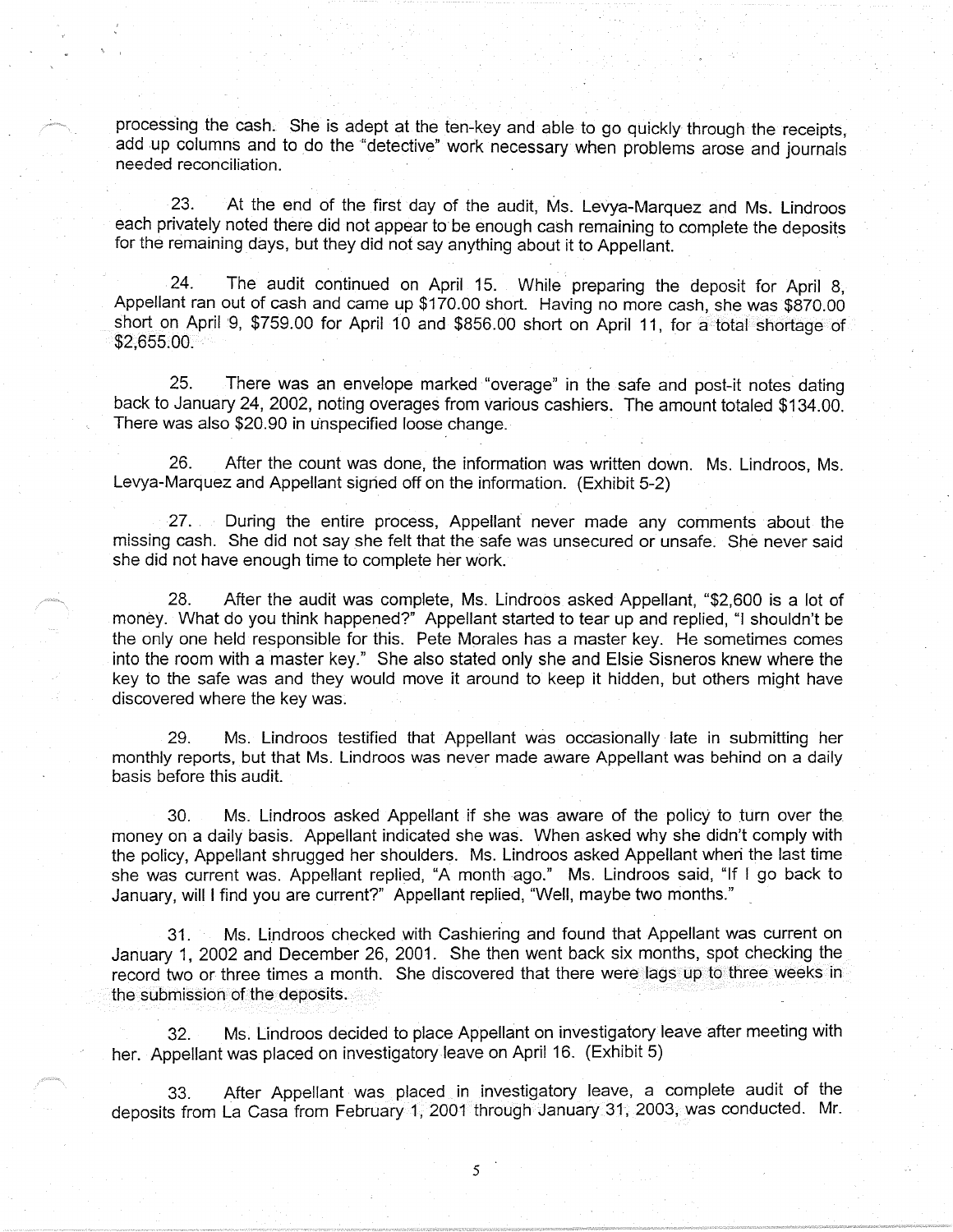Dan· Schirmer of the Office of Integrity at Denver Health conducted the investigation. He reviewed deposit slips, journal entries and the postings at cash handling.

34. As a result of this audit, Mr. Schirmer found that there were no deposits for thirty dates of service between January 3 and December 20, 2002; at least \$26.664. 70 in deposits were not made. (Exhibit 11) It was also discovered that Appellant frequently was two to four weeks behind in processing deposits. (Exhibit 10)

35. According to the information contained in Mr. Schirmer's report listing the dates of service and bank deposit date (Exhibit 10), there are several occasions that Appellant's work was a week or more behind and then, the next day, the backlog was reduced or disappeared. Records do not note multiple deposits, which would have been. necessary in order to reduce the backlog, indicating the intervening deposits were skipped. (Exhibit 12)

36. Appellant would have known of the missing cash, checks, and supporting documentation. If there had been any attempt to catch up on the skipped deposits, she would have discovered cash was missing.

37. Because Cash Handling was not posting the money for DHHA, patients were billed for co-payments already made. Complaints came into Customer Service. At least seventeen patients came in with receipts for payments that were made on the "missing" days.

38. Mr. Schirmer did not know if any of the patient accounts had been referred to collections, but he turned over all the receipt records for the missing days so patient accounts could be adjusted.

39 Mr. Schirmer testified that the safe was not large enough to hold twenty days work of checks, cash and transmittal sheets.

40. Ms. Vigil-Herrera testified that she met with Mr. Schirmer during his audit. He spoke to her about a deposit she made on December 26, 2001, for service from December 21 and about work Appellant had done earlier in the month that was nine or more days from date of service to date of deposit. She told him that there was no reason not to get the work out the next day. She was unable to give him a reason why the work was nine days late. During her testimony, Ms. Vigil-Herrera offered the fact that Appellant would often be called away to help at the cashier area. When she asked Ms. Vigil-Herrera to relieve her, Mr. Masias would stop Ms. Vigil-Herrera, who was working in Medical Records at the time, from providing relief assistance.

41. For November 18, 19, 20, 25, 27 and 29, 2002, Alex Jacobo and Maria Garcia filled out the deposit transmittal forms; Appellant did the forms on November 21, 22 and 26. All the days are "missing." (Exhibit M) The deposit pickup logs for the deposits on the subsequent days indicate that Ms. Jacobo, Appellant, Elsie Sisneros and "Theo," the security guard, signed the deposit pickup logs, indicating that something was picked up at La Casa on those dates. (Exhibit 12) Appellant was on vacation on November 18 and 29, but was at work on November 19, 20, 21, 25, 26, 27 and most of the.day on December 3, 2002. (Exhibit 13-11 through 13-12)

42. DHHA Standard Policies and Procedures No. Sect. V, a-3, effective October 18, 2002, provides, in part:

<sup>11</sup>Policy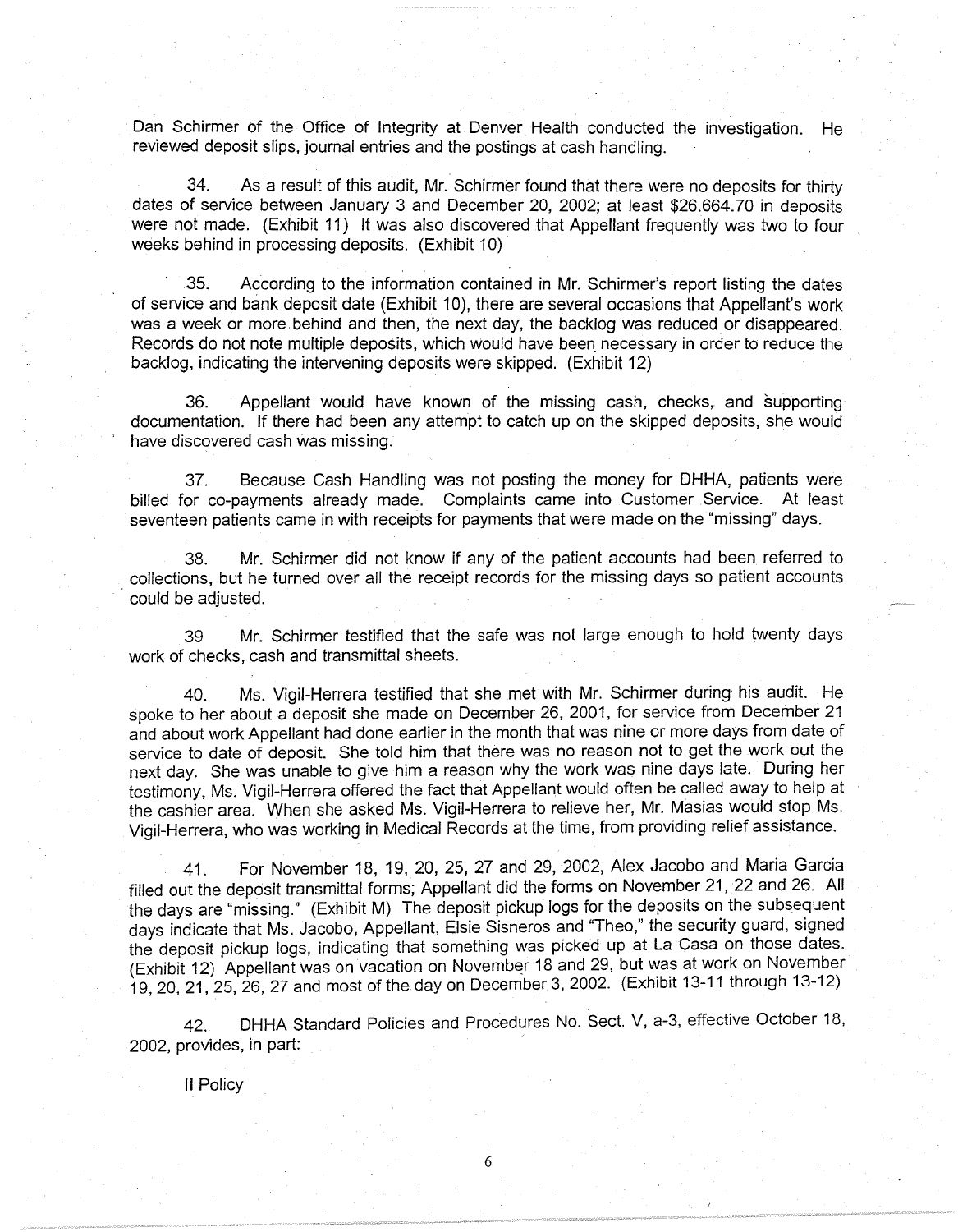D. 2. Deposit transmittals that are out of balance by more than twenty dollars (\$20) will be returned to the submitting department and/or clinic for correction. Deposit transmittals that are out of balance by less than twenty dollars (\$20) will be processed in the daily bank deposit for correction by the bank.

\* \* ·\*

\* \* \*

F. All cash and check deposits received by the Cashiering Department will be verified, counted (except for sealed bag deposits), and processed by the Cashiers for deposit to the bank on a daily basis ...

H. All cash and check deposit overages and shortages will be handled as follows:

> 1. all cash and check deposit overages are to be noted and are the property of DHHA. Cash overages will be submitted daily on the "Daily Transmittal," placed in a locked key bag and transferred to the Cashiering Department through DHHA Security personnel for reconciliation and deposit.

> 2. All cash and check deposit shortages will be brought to the department Supervisor's attention and reported on the "Deposit Transmittal" each day .... Shortages will be handled as a counseling and/or disciplinary matter through the Employee Counseling and Corrective Action process....The following disciplinary steps are recommended based on the amount and frequency of the shortages.

> > a. Shortages of one cent through fifty dollars (.01-\$50.00):

> > > First  $(1<sup>st</sup>)$  offense - coaching session on job responsibilities

Second  $(2^{nd})$  offense – verbal warning Third  $(3<sup>rd</sup>)$  offense – written warning Fourth  $(4<sup>th</sup>)$  offense – suspension Fifth  $(5<sup>th</sup>)$  offense – termination

b.

Shortages over fifty dollars {\$50.00)

First  $(1<sup>st</sup>)$  offense – written warning Second (2<sup>nd</sup>) offense - suspension Third (3rd) offense - termination

It will be up to the department Supervisor to determine the appropriate level of discipline with regards to each shortage occurrence. Items. that shall be taken into consideration are frequency of shortage incidences, dollar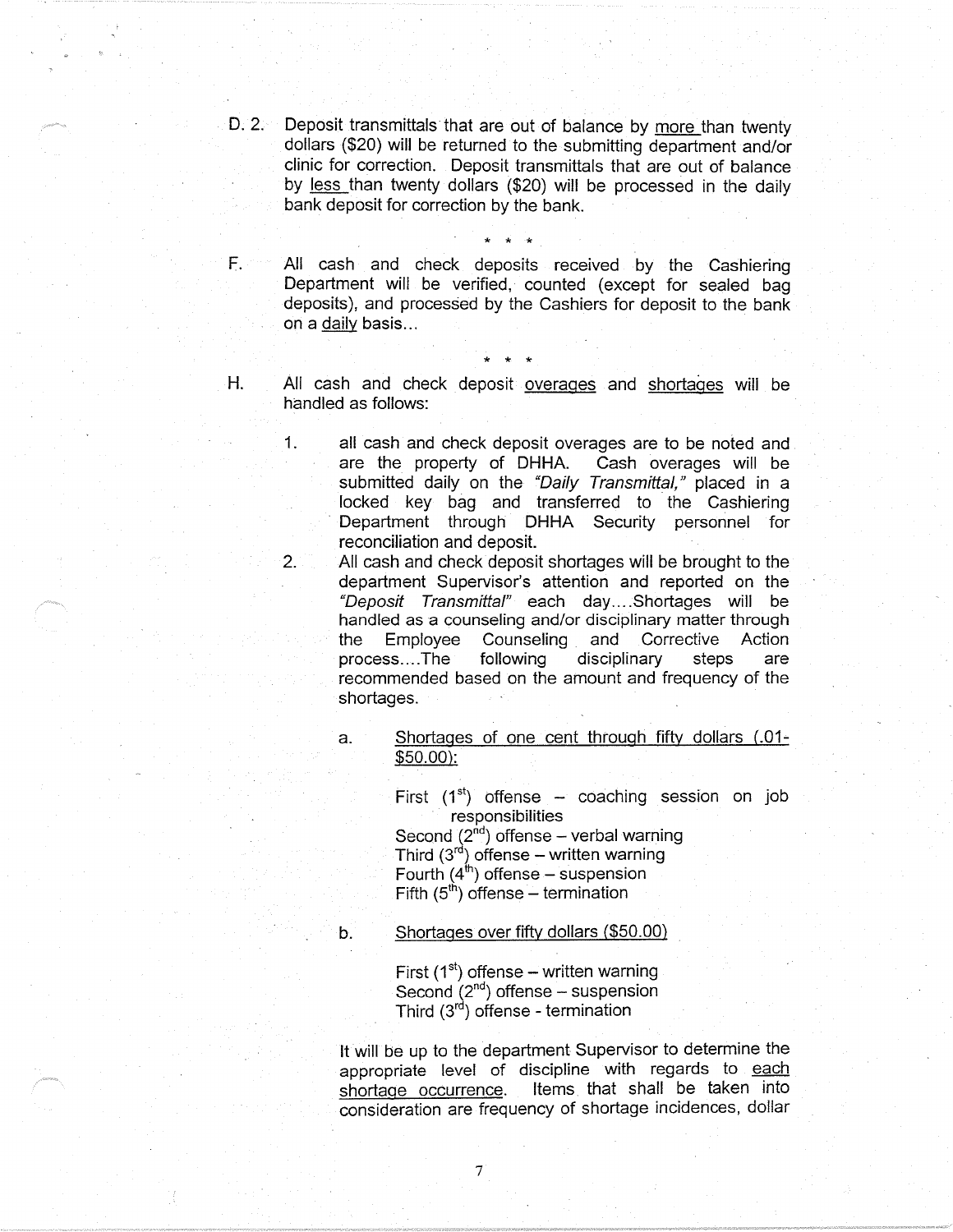amount, length of time in current position, length of time employed by DHHA or the City of Denver, prior Disciplinary history, and the overall performance of the employee. Any level of disciplinary action may be taken, up to and including termination, as appropriate considering the circumstance warranting the corrective action.

Any shortage incidences greater than one hundred dollars (\$100.00) must be reported by the department Supervisor to the Cashiering Department supervisor within 24 hours via email or if email is not available, via telephone  $@$ 303.436.5092. The department Supervisor must detail what disciplinary action is to be taken and support why that action is appropriate.

Denver Health may also initiate criminal charges against the employee responsible for the cash shortage if there is evidence of theft, malfeasance, embezzlement, or other criminal activity.

(Exhibit 7, emphasis in original)

43. . The previous version of DHHA Standard Policies and Procedures No. Section V A-3, effective February 26, 1999, provides:

**11.** Policy

A. All personnel involved in the handling of money will keep money out of sight except when counting or making change. Anytime the responsible person is away from his/her area (even if only briefly), all money must be locked in a safe place.

- \* \* \* D. All persons responsible for handling cash should have funds available to be picked up by DH Security for transport to the Cash Handling Department. Cash not picked up daily should be maintained in a locked, safe place.
- E. All. payments collected will be turned into cashiers located throughout the hospital and clinics. All area cashiers will prepare a daily report to summarize transaction for each day. The receipts, report, and the supporting documentation and tapes will be transferred to Cash Handling for deposit and reconciliation.

\* \* \*

F. daily cutoff in forwarding revenues:

 $\mathbb{R}^n \times \mathbb{R}^n \times \mathbb{R}^n \times \mathbb{R}^n \times \mathbb{R}^n$ 

2. All outlying divisions will establish a daily cutoff time that will enable the division to transmit cast to Cash Handling on a daily basis.

3. All cash collected between successive cutoff times will be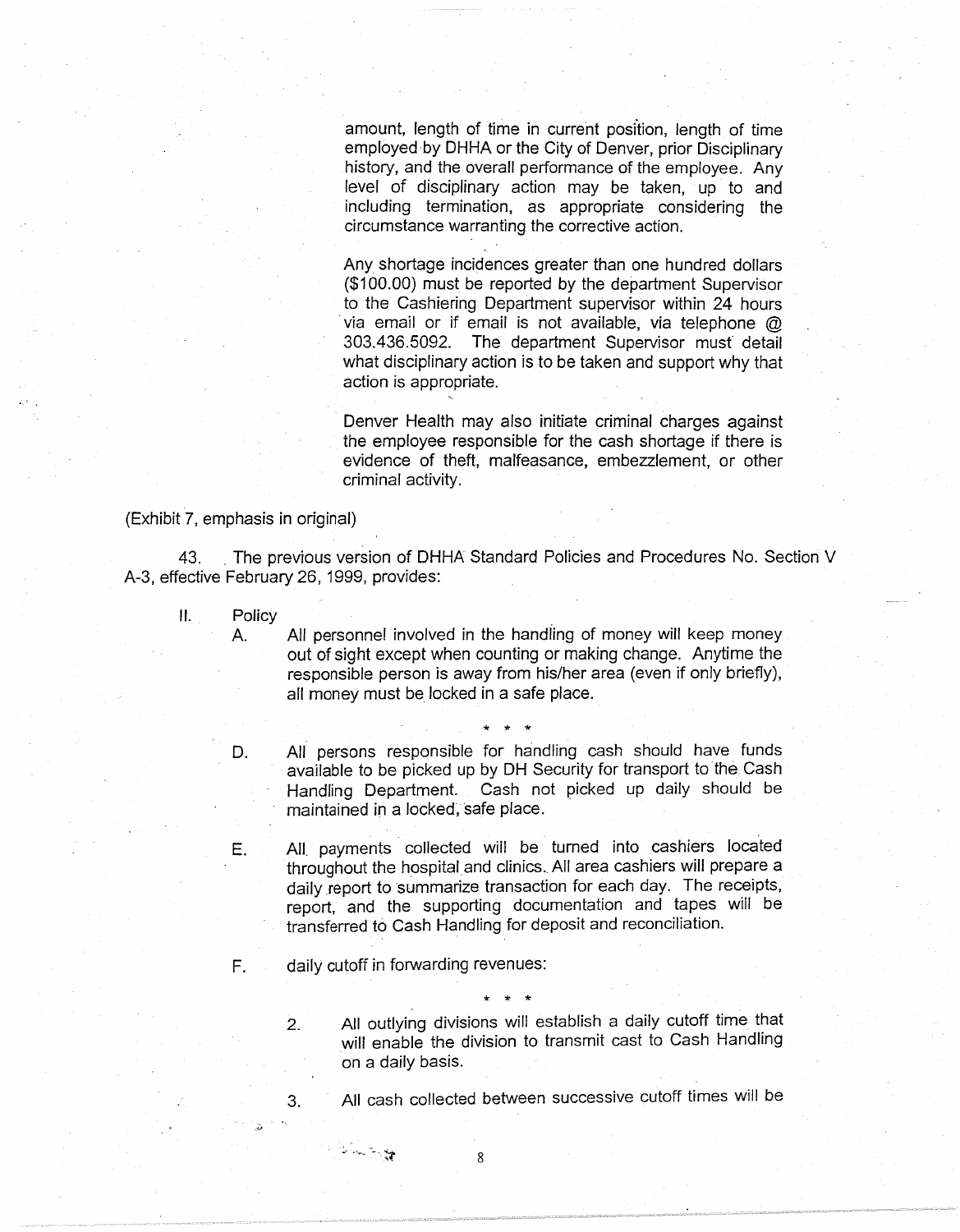transmitted daily unless minimal collections occur daily. Cash will not be transmitted daily on weekends or holidays but will be transmitted on the next business day.

4. Cash Handling will have bank deposits ready for pickup by the courier service no later than 7:00 a.m. each business day. These deposits will include all funds received by Cash Handling the previous day.

## IV. Procedures:

- B. Transmittals:
	- 3. Specific transmittals will be handled as indicated below:

\* \* \*

\* \* \*

\* \* \*

\* \* \*

#### C. Outlying Locations

1. Receipts will be issued for all money received (cash or check) at the point of receipt. The original receipt is given to the payor and the copy forwarded to the Cashier with the. money. The individual requesting the receipts will be responsible for all receipts received and issued.

2. The cash transfer process will be used any time cash is forwarded through the DH system.

3. All overages are to be noted and are the property of DH. All shortages are to be replaced by the responsible cashier.

### (Exhibit 8)

44. The Daily Deposit Duties and Responsibilities lists Appellant's duties with regard to making deposits, providing a detailed step-by-step description of how to handle daily deposits. (Exhibit 9)

45. Appellant was issued a non-management position description/performance appraisal by DHHA on January 31, 2003. Essential Job Responsibility 6 is "Enters charges and other medical information from superbill; files completed superbill." The comment for the skill reads, "Darlene is skilled in all phases of billing and problem research." Essential Job Responsibility 9 is "collects co-payments, point-of-service payments and other payments; issues receipts; balances cash drawers." In addition to being knowledgeable in mathematical computations, Appellant is "accountable for accurate cash. collections." Comments for this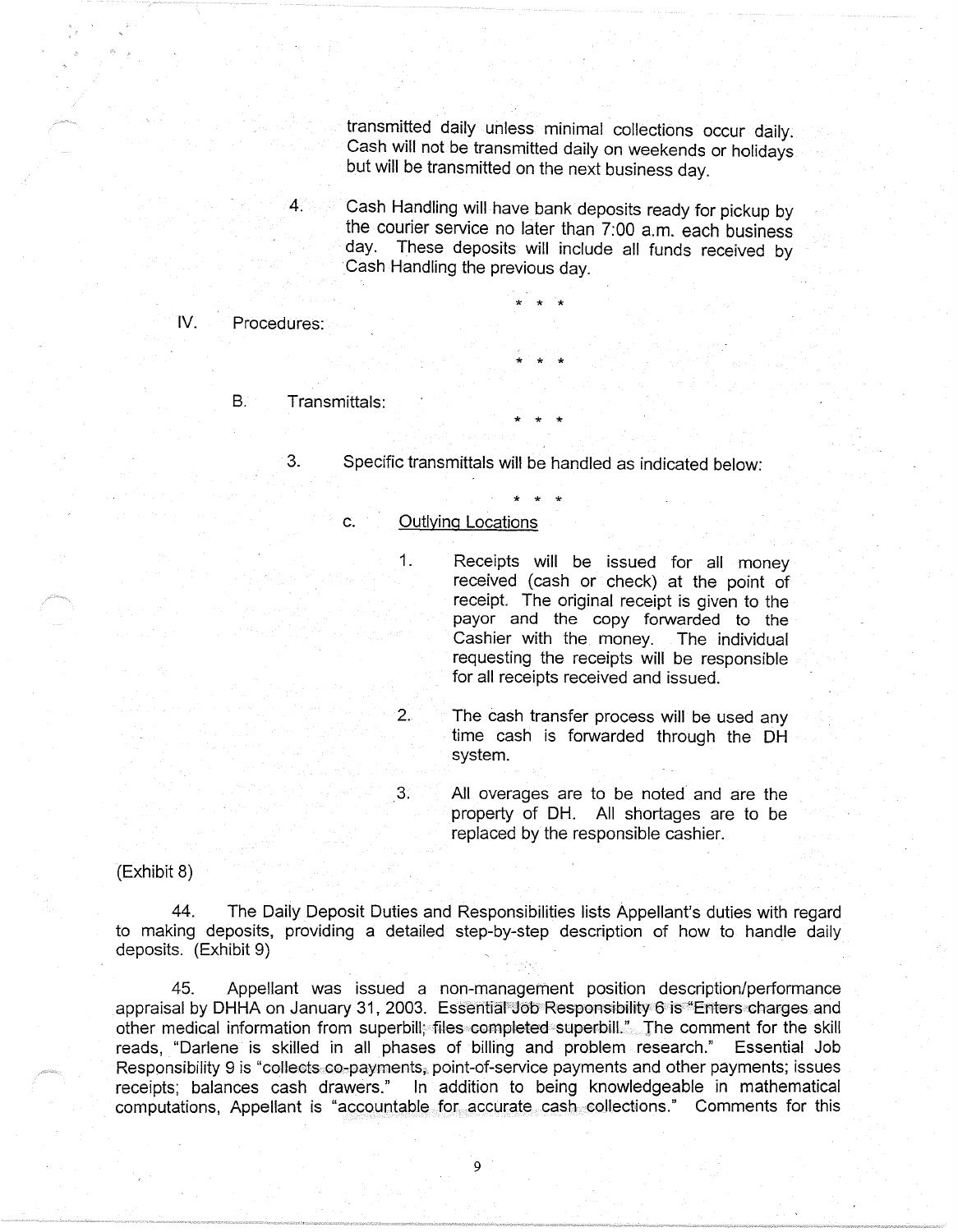essential function are "Darlene has done an excellent job of managing our cash management system as LCQN," and "Darlene does an excellent job of managing the cash collections." (Exhibit 6) .

46. Appellant received notification of contemplation of discipline on May 7, 2003, for alleged violations of CSR §§16-50 A. 1), 2), 3), 7) and 10) and 16-51 A 2), 5), 6), 8), 10) and 11 ). (Exhibit 4) The predisciplinary meeting was held on May 16, 2003. Ms. Lindroos, Tim Masias, Dan Schirmer, Lynn Segretti, DHHA Legal Counsel, Barry Roseman, Appellant's attorney, and Appellant were present. A transcript was made of the hearing. (Exhibit 3) Mr. Roseman submitted a letter on Appellant's behalf· outlining her position. (Exhibit H) After reviewing the information before him, Mr. Masias, who was the appointing authority, decided to terminate Appellant based upon the above violations of the CSR. The letter dated May 19, 2003, informed her the termination was effective immediately. Appellant filed her appeal of the termination to the Hearing Officer in a timely manner.

### **DISCUSSION AND CONCLUSIONS OF LAW**

The City Charter C5.25 (4) requires the Hearing Officer to determine the facts in this matter "de novo." This has been determined to mean an independent fact-finding hearing considering evidence submitted at the de novo hearing and resolution of factual disputes. Turner v. Rossmiller, 35 Co. App. 329, 532 P.2d 751 (Colo. Ct. of App., 1975) .

This is an appeal of a disciplinary action. Therefore, the Agency has the burden of proof.

Appellant has been charged with violating several provisions of CSR Rule 16. The first of these, and perhaps the most serious allegation, the violation of CSR §16-50-A. 1), "gross negligence or willful neglect of duty."

Because none of these terms is defined in the CSR, the Hearing Officer must look elsewhere for their definitions. They are well-defined terms in the law. Negligence does not require intent. It is commonly defined as the failure to use reasonable care or a failure to act in a reasonably prudent manner under the circumstances. Lavine v. Clear Creek Skiing Corp., 557 F.2d730 (10<sup>th</sup> Cir. 1977); Metropolitan Gas Repair Service, Inc. v. Kulik, 621 P.2d 313 (Colo. 1980); Rice v. Eriksen, 476 P.2d 579 (Colo. App. 1970). Gross negligence involves a higher form of culpability than mere negligence. "Gross" in this context means flagrant or beyond all allowance, Lee v. State Board of Dental Examiners, 654 P.2d 839 (Colo. 1982), or showing an utter lack of responsibility. People v. Blewitt, 192 Colo. 483, 563 P.2d 1 (1977). Willful neglect of duty transcends any form of negligence and involves conscious or deliberate acts. See Turner v. Lyon, 189 Colo. 234, 539 P.2d 125 (1976); Drake v. Albeke, 188 Colo. 14,532 P.2d 225 (1975).

"Gross" has been defined as "immediately obvious" or "glaringly noticeable usually because of inexcusable badness or objectionableness." $1$  Black's defines it as"

[G]reat; culpable. General absolute; not to be excused; flagrant; shameful; as a gross dereliction of duty; a gross injustice; gross carelessness.<sup>2</sup>

"Gross negligence" is defined by Black's as:

Miriam-Webster's Collegiate Dictionary, 10<sup>th</sup> Ed., 1993

 $\frac{2}{3}$  Black's Law Dictionary,  $4^{\text{th}}$  Ed., 1951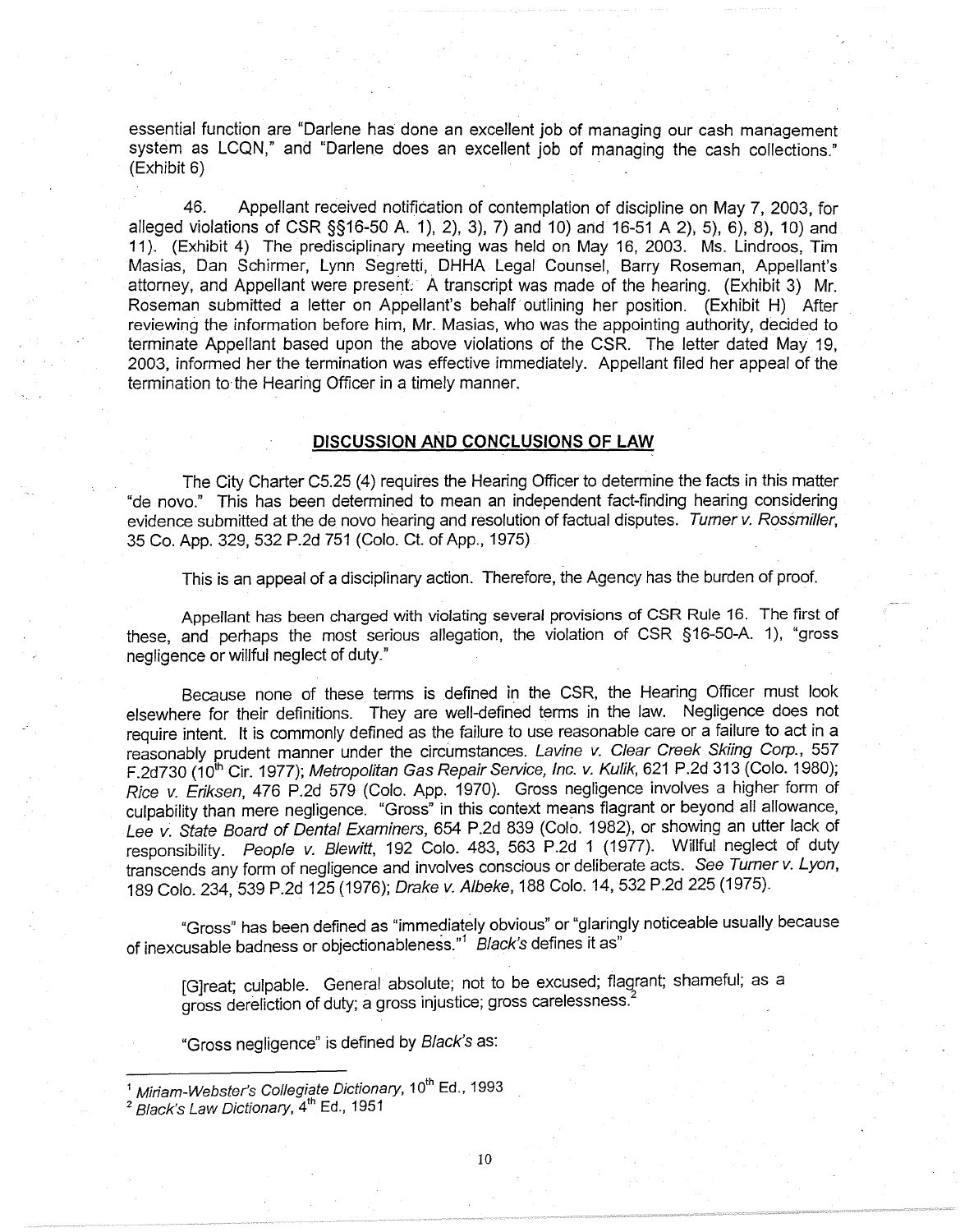The intentional failure to perform a manifest duty in reckless disregard of the consequences as affecting the life or property of another; such a gross want of care and regard for the rights of others as to justify the presumption of willfulness and wantonness. "Gross negligence is substantially higher in magnitude than simple inadvertence, but falls short of intentional wrong." (Cite omitted)<sup>3</sup>

In other words, "gross negligence" does not require that DHHA show Appellant intentionally acted in a wrongful manner, just that she performed her work in a manner that was more than careless or inadvertent and that the failure to perform the work was obviously unreasonable or inappropriate.

On the other hand, "willful neglect" implies that the wrongful conduct was intentional or conscious, not merely negligent. "Willful" is generally defined as "obstinately and often perversely<br>self-willed: done deliberately "<sup>4</sup>

Black's defines "willful" as:

Proceeding from a conscious motion of the will; voluntary. (Cite omitted)... Intending the result which actually comes to pass; designed; intentional; not accidental or involuntary... A willful act may be described as one done intentionally, knowingly, and purposely, without justifiable excuse, as distinguished from an act done carelessly, thoughtlessly, heedlessly, *or* inadvertently. (Cite omitted. )5

Appellant was also charged with violating a related provision,  $CSR$  §16-51 A. 6), "carelessness in performance of duties and responsibilities." This provision is distinguishable from CSR §16-50 A. 1) in that it does not require either the reckless disregard of the consequences or the intentional performance failures that are necessary to establish either "gross negligence" or "willful neglect."

The Hearing Officer has considered the testimony offered during the hearing and reviewed the extensive documentation submitted by DHHA, as well as by Appellant. Based upon all the evidence, the Hearing Officer concludes that Appellant's handling of the daily cash transmittals was grossly negligent, a violation of CSR §16-50 A. 1 ).

It is clear from the evidence that Appellant was frequently days, if not weeks, behind in processing the daily transmittals, her primary job duty. Had she kept up-to-date with this portion of her job throughout 2002, she would have known that over \$26,000 was missing. Her failure to keep accurate records and to notify her superiors when she was encountering problems, either in handling her workload or discovering either shortages or overages, is, at a minimum, gross negligence, if not willful misconduct. However, as the Hearing Officer need not determine whether Appellant was intentionally permitting money to disappear or just recklessly disregarding the problems she was encountering, the violation of CSR §15-60 A. 1) has been established.

Appellant is not inexperienced or unintelligent. Her supervisors testified that she was an excellent cashier, knowing how to run the ten-key efficiently and how to prepare the documentation for the daily transmittals. She received kudos for her work on her performance evaluation.

 $3$  ibid.

<sup>4</sup> Miriam-Webster's, op cit.

<sup>5</sup> Black's, op cit.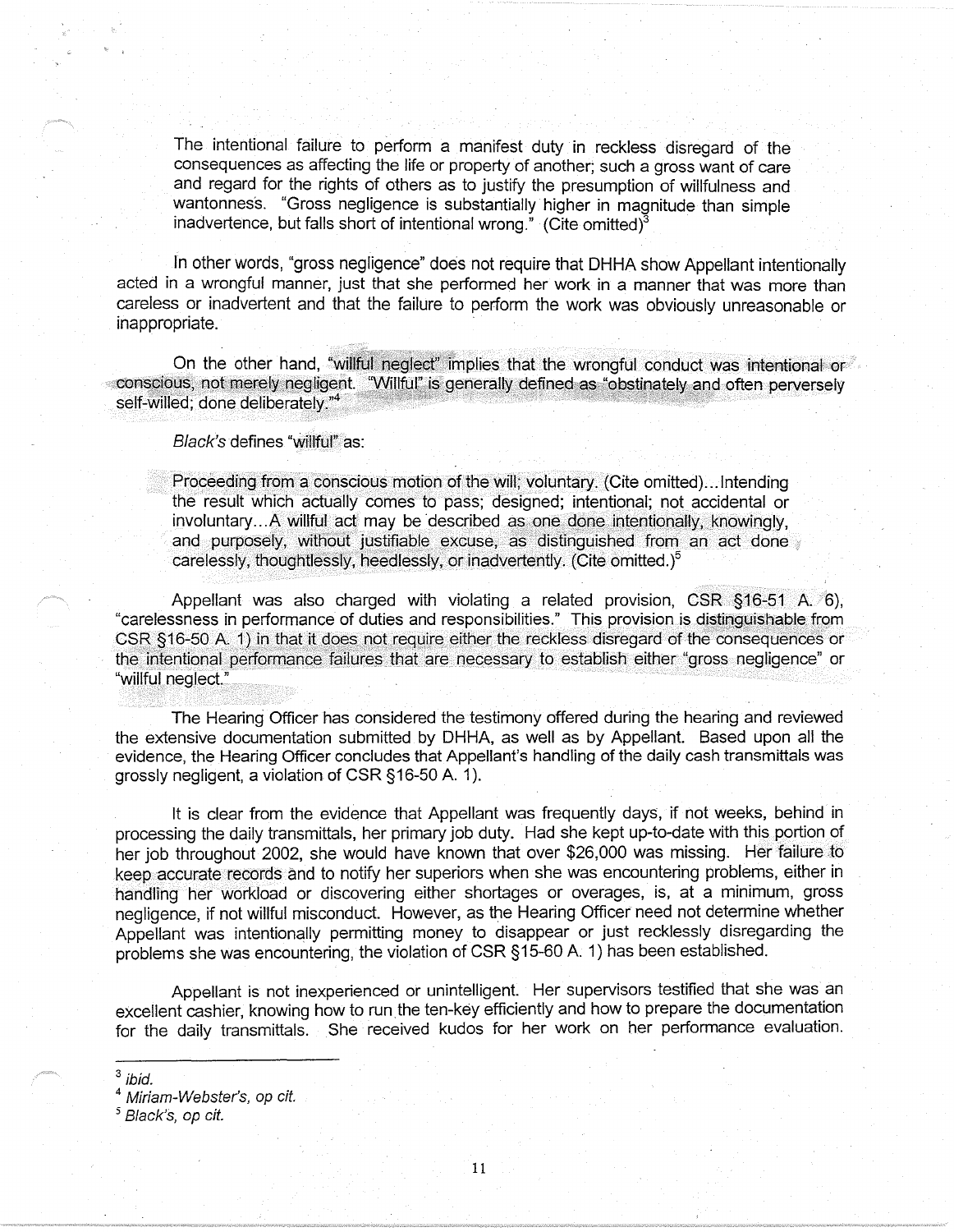According to her, she had over twenty years of experience performing clerical and cashier duties. Given her experience and competency, it is evident Appellant was careless in her handling of the daily transmittals during the relevant period. The violation of CSR §16-51 6) is established.

Appellant is charged with violating CSR § 16-50 A. 2), "theft, destruction or gross neglect in the use of ... property of any agency or entity having a contract with the City." There is no proof that Appellant stole or destroyed the missing money. Instead, Appellant was grossly negligent in the use of DHHA's property. Her failure to perform her duties resulted in a loss to DHHA in excess of \$26,000. This allegation is established.

The violation of CSR §16-50 A. 3), dishonesty, including, but not limited to lying to superiors or falsifying records with respect to official duties, is established. Receipts were recorded and journals were completed by individual cashiers. However, Appellant did not submit all the receipts and journals she received on a daily basis to Cash Handling. There are thirty days of missing deposits. This constitutes dishonesty in the completion of records she was handling as part of her official duties. This violation is established.

Appellant is charged with violating CSR §16-50 A. 7), failure to comply with the orders of her authorized supervisor and refusing to do assigned work which she is capable of performing. There is no direct evidence that Appellant refused to comply with a direct order of her supervisor or refused to do a job as it assigned to her. In fact, there is evidence that Appellant always took on additional duties as requested. The Hearing Officer will not stretch an interpretation of this provision to include the hiding of work as "refusing to do assigned work." This violation is not . established.

Similarly, the violation of CSR §16-51 A. 10), failure to comply with the instruction of an authorized supervisor, is not established.

Appellant is charged with violating CSR §16-51 A. 2), the failure to meet established standards of performance. The requirements for this provision are not identical to the requirements for violations of CSR §§16-50 A. 1) or 16-51 A. 6). This provision covers performance deficiencies that can be measured by either qualitative or quantitative standards, such as those one would find in a performance evaluation, in a classification description, or in agency or division's published policy and procedures. Appellant's job description includes provisions regarding cash handling. She was clearly mishandling cash. The violation of CSR<sup>2</sup> §16-51 A. 2) is established.

Appellant did not follow DHHA's policies involving collection of money and daily transmittal of those funds to Cash Handling. The violation of CSR §16-51 6), failure to observe department regulations, is established.

Appellant is charged with a violation of CSR §16-51 A. 8), neglect in care or use of City and County property. This provision is meant to cover allegations that deal with the misuse of property such as cell phones, computers or cars. It does not include the loss of moneys collected by an agency under a contract with the City. Since there was no evidence presented that Appellant personally was neglectful in the care or use of City property, this violation is dismissed.

The violations under CSR §§16-50 A. 20) and 16-51 A. 11) are dismissed. Specific provisions of both CSR §16-50 A and CSR §16-51 A. cover Appellant's misconduct.

The next issue before the Hearing Officer is the appropriateness of the discipline. DHHA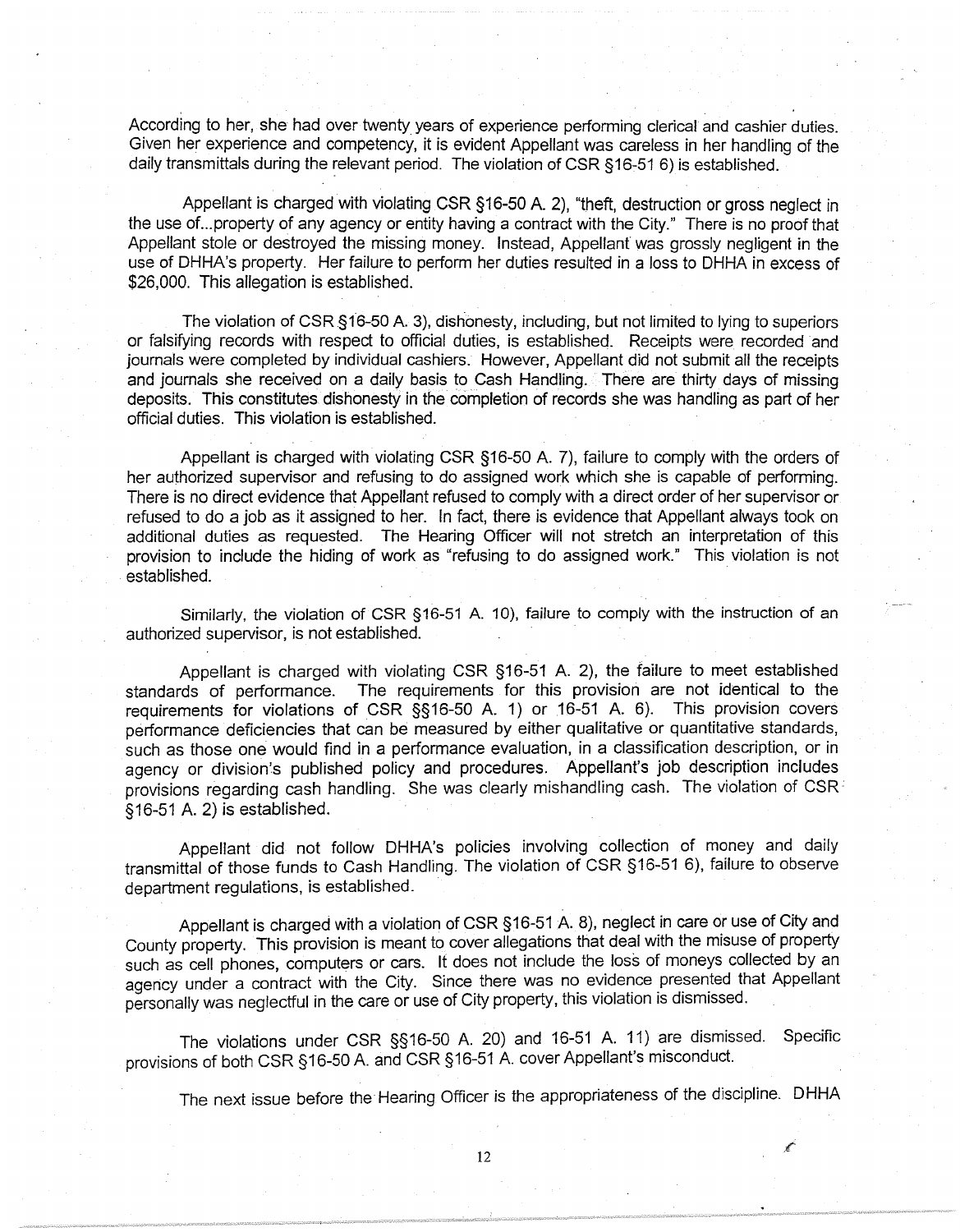argues that terminiation is appropriate. Appellant argues that is not, given that there was no prior discipline in accordance with the Rules or DHHA policies.

CSR §16-20 2) encourages progressive discipline "[w]herever practicable." The Rule goes on to state:

However, any measure or level of discipline may be used in any given situation as appropriate. This rule should not be interpreted to mean that progressive discipline must be taken before an employee may be dismissed.

Similarly, the Rule does not require the interpretation that progressive discipline must be taken before the employee can be terminated.

In this case, DHHA has proven a pattern of inappropriate conduct over the course of more than fifteen months. Due to this pattern, Appellant permitted a Ioss of over \$26,000 in payments to DHHA. In addition, her actions resulted in indirect costs to both DHHA and the customers it serves. Her failure to forward the daily journals also affected countless patients who were wrongly billed despite the fact they made co-payments. A great deal of time and effort had to be expended to find and correct the records.

The Hearing Officer also considered Appellant's explanations for the lost funds. She tries to lay blame on others, including other cashiers, the custodial staff, and the security guards. This finger pointing is not a legal excuse. Appellant takes no responsibility for the integrity of the cash handling system and daily transmittals from La Casa; yet her chief responsibility was to ensure that very integrity. There is simply no way for the Hearing Officer to believe that Appellant did not know that large amounts of money were missing, particularly as on several occasions, Appellant was several weeks behind in her processing of the daily transmittals one day and then only a few days behind the next. Appellant had a responsibility to make a timely report of the missing funds to DHHA management each and every time that happened. She never did so. Instead, she permitted and/or perpetuated a cover-up of loss of funds from DHHA: She ultimately is responsible even if others took the money. Given the seriousness of the misconduct, progressive discipline is not appropriate.

The Hearing Officer concludes that termination is appropriate under the circumstances of this case.

#### **ORDER**

Therefore, for the foregoing reasons, the Hearing Officer MODIFIES the \_appeal as follows: the violations of  $CSR S_916-50 A. 1$  2), and  $3$  and 16-51 A. 2), 5), and 6) are SUSTAINED; the violations of CSR §§ 16-50 A. 7) and 20) and 16-51 A. 6), 10) and 11) are REVERSED. Appellant's termination from employment is SUSTAINED. The appeal is DISMSSED with prejudice.